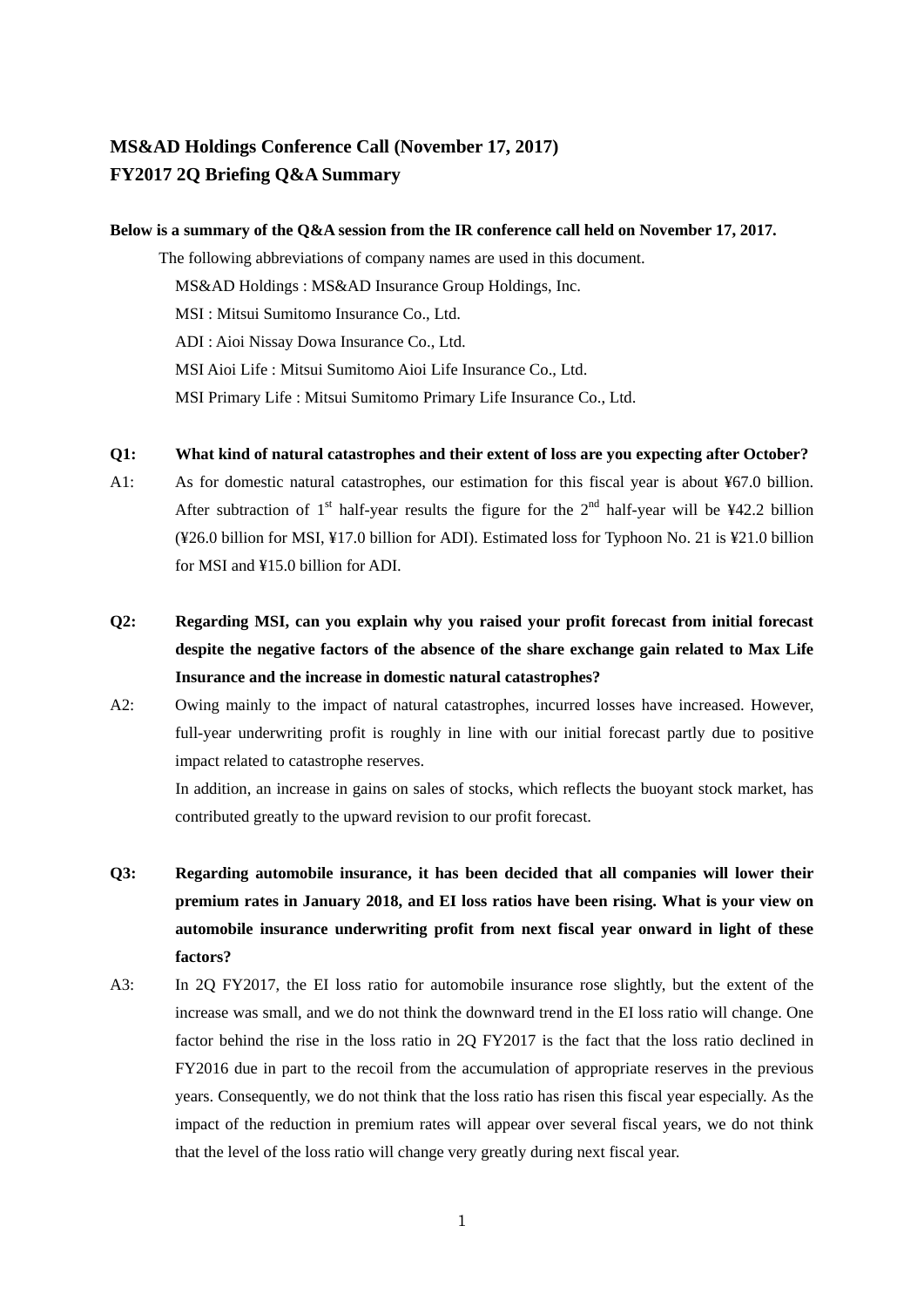- **Q4: Regarding the combined ratio for automobile insurance, I remember you previously expressed the view that you were looking at a level of around 95% in the medium to long term even if the loss ratio deteriorates somewhat. At the present time as well, is it correct to assume that this view has not changed?**
- A4: You are correct.
- **Q5: Outstanding claims reserve for automobile insurance at MSI increased by about ¥10 billion versus 1Q. I understand this was the recoil from the fact that the amount in 1Q had decreased due to the impact of the loss ratio method, and there is no particular problem regarding this?**
- A5: You are correct.
- **Q6: Regarding the factors that reduced profit at MS Amlin, you explained that apart from the impact of natural catastrophes, you also increased outstanding claims reserves. Were you unable to forecast the occurrence of this increase in reserves in the due diligence at the time of acquiring this company? Also, what are your assumptions about an increase in reserves from next fiscal year onward?**
- A6: In the due diligence, we examined the company minutely. However, after that the company was exposed to a harsh business environment where the market softening continued and these huge natural catastrophes occurred. We therefore comprehensively took into account this overall loss situation and built up reserves conservatively. As for next fiscal year onward, we will consider this matter based on the situation at the time.
- **Q7: Regarding MS Amlin, what kind of policy will you promote going forward concerning the reinsurance business and business centered on specialty lines other than reinsurance? Do you think it is possible that insurance premiums will harden? Will you have a policy of growing the reinsurance business and how will you achieve the balance between reinsurance and other business?**
- A7: Regarding MS Amlin, we see reinsurance risk including natural catastrophes as one of the pillars of business, and we made acquisition after recognizing a certain degree of volatility. In the case of natural catastrophe risk, we set the appropriate allowable maximum amount in several recurrence intervals and conduct cycle management. In the current environment, we will prepare for a phase of increasing revenues based on a harder market without increasing risk weightings. Going forward, we have drawn up a plan where revenues will rise by around 10% for North American natural catastrophe risk. In regard to general risk, however, while the wave of market softening has been spreading from reinsurance to other insurance categories, we have flexibly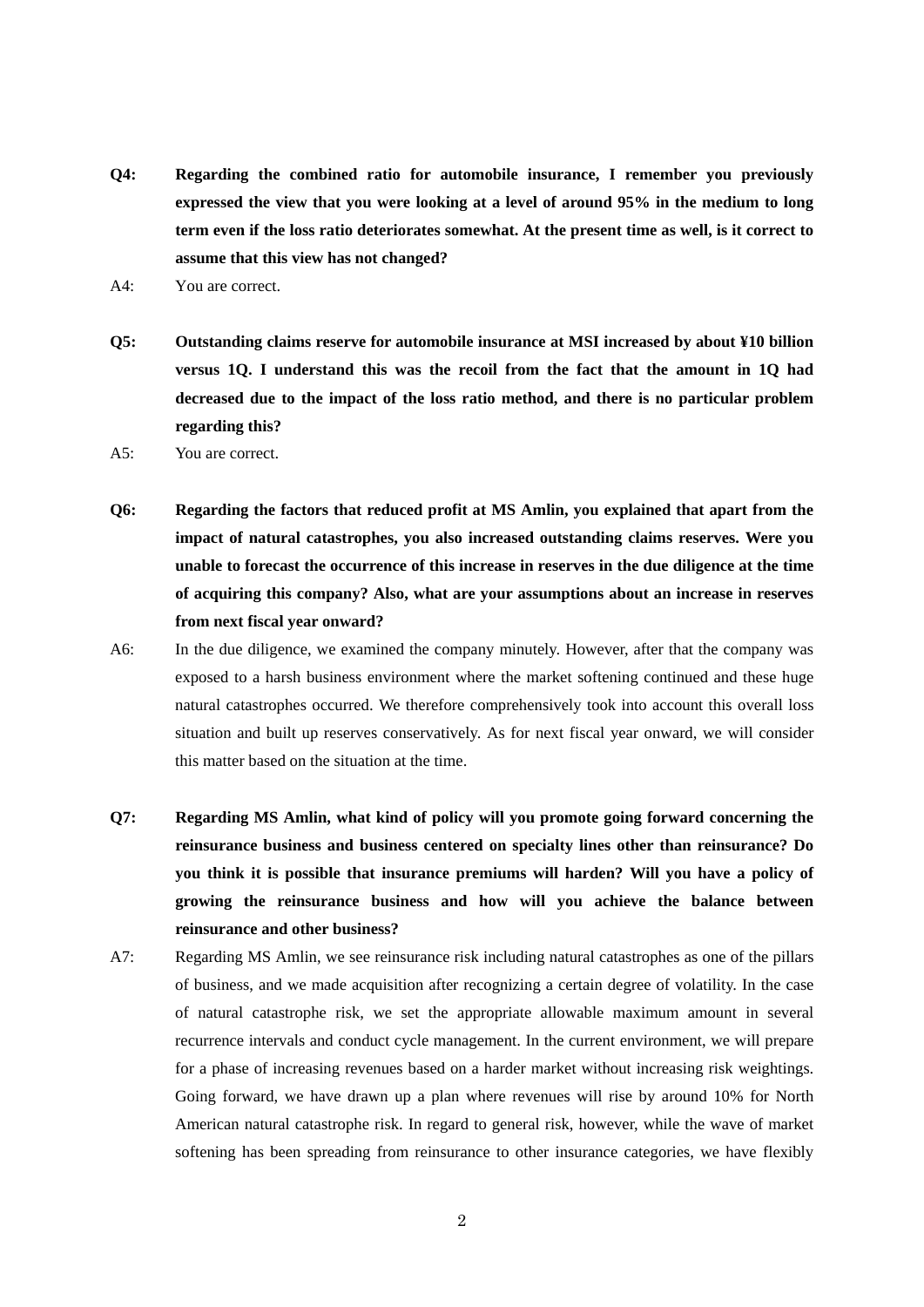shifted underwriting to new insurance categories, as we are seeking a category portfolio where we can expect a relatively high return, but the loss ratio worsened in some areas. We have completed the specification of categories that were deteriorating and have already implemented countermeasures such as rate increases and business withdrawal. In general, the European and US corporate insurance markets are open, and if loss ratios worsen, it will be comparatively easy to exit. Therefore, by dealing with policies in categories with poor results within general risks, we are changing the portfolio and aiming to improve returns. Indications of a change in the market for natural catastrophe risk have also emerged, and we have already commenced initiatives related to issues in general risks. Based on these countermeasures, we believe that earnings will recover through FY2018 and FY2019, and you should see an improvement in results over a slightly long-term period.

- **Q8: Regarding the hurricanes in North America and Mexico EQ, ADI has incurred comparatively large losses, but in terms of risk management for the overall group, do you think that ADI should take such natural catastrophe risk? Also, I would like to know your views from the perspective of risk management.**
- A8: The business model for underwriting natural catastrophe risks at ADI's Head Office Reinsurance business entails selecting reliable underwriters among those that are underwriting natural catastrophe risks and taking risks through quota share reinsurance, which is a different business model from that of MS Amlin. ADI is underwriting these natural catastrophes to achieve the effect of risk diversification as well. The annual budget for incurred losses related to this business is about ¥10.0 billion, and the loss amount on these natural catastrophes does not exceed the amount that we have assumed may arise. Regarding risk management, we conduct integrated risk management on a group basis, and for all overseas businesses, risk management where the holding company cooperates with operating companies is functioning adequately, so we do not believe there have been any problems. Moreover, we consider how to control fluctuations in periodic income on a group basis.

ADI's annual budget for underwriting natural catastrophes is ¥10.0 billion. Of this, ¥3.0 billion has been allocated to large scale natural catastrophes and the remaining ¥7.0 billion has been allocated to small scale natural catastrophes. In addition, MS Amlin's budget for major losses including natural catastrophes is ¥22.5 billion a year.

- **Q9: Are there any problems regarding MS Amlin's underwriting discipline for general risks? Also, have you accurately assessed where there are problems?**
- A9: Categories that we believe face problems specifically include automobile insurance in some countries in continental Europe, yacht insurance through specific channels, comprehensive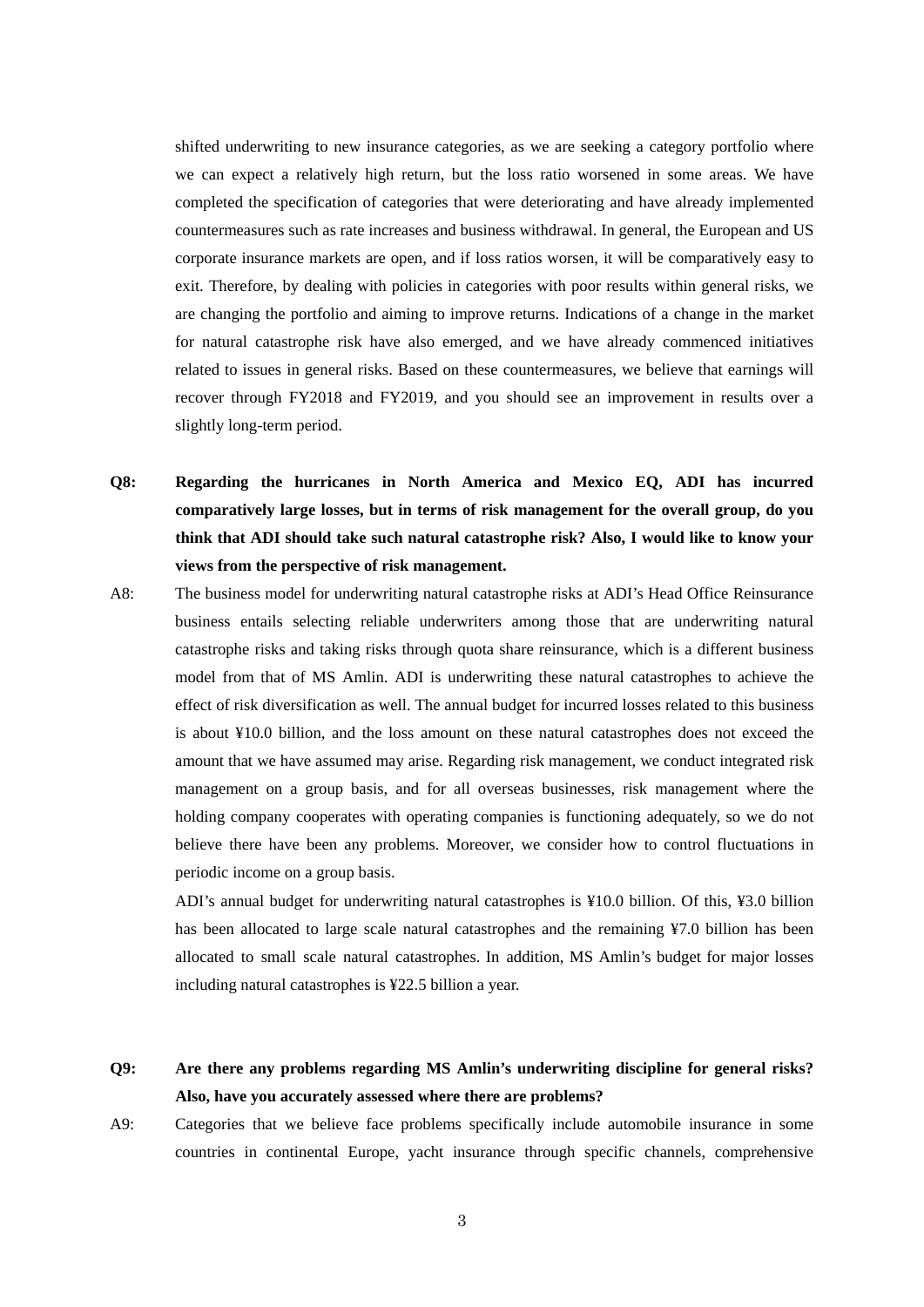insurance for small and medium-sized enterprises in the United Kingdom, and corporate property insurance and liability insurance in continental Europe. While facing the impact of the softening market, we have expanded insurance portfolio that we underwrite where we expect more returns. As a result, the loss ratio has risen in some lines, but we believe trial and error is necessary in some areas. We were aware of problems, and in some cases, we have taken steps to exit such businesses swiftly.

### **Q10: Has MS Amlin experienced greater losses than its competitors related to natural catastrophes? Are there any problems related to underwriting natural catastrophe risks?**

A10: In the case of Harvey and Irma, for example, we believe that the scale of losses at MS Amlin was smaller than the figures disclosed by our competitors, so we do not think MS Amlin's losses are larger than those of its competitors. Furthermore, when compared with the estimated figures for losses at European and US insurance companies as well, MS Amlin's losses do not actually stand out, so we do not believe there are any particular problems regarding underwriting of natural catastrophe risks.

## **Q11: Regarding the possibility of latent impairment losses at MS Amlin, could you explain what conditions are required for impairment losses to be recorded?**

A11: In accordance with the Japanese accounting standards, if it appears that the management environment is worsening considerably, we view this as a sign of impairment, but we do not believe that such a sign is apparent at present.

### **Q12: Do the hurricane losses include losses arising from non-insurance products such as CAT bonds?**

A12: The figures we disclosed for the impact of hurricanes are entirely related to insurance underwriting. Although CAT bonds are subject to fluctuation in market value, they do not have any impact such as impairment losses.

**Q (follow-up): Are there any products where you are underwriting insurance in the form of securities? If so, what is the amount concerned?** 

A: Domestic non-life insurance companies have some of these products. The scale is at the level of several billion yen.

#### **Q13: Please tell us about the status of ESR as of end of September 2017.**

- A13: We will disclose it at the Information Meeting scheduled on 28 November.
- **Q14: In view of your earnings forecast figures and the figure of 50% of Group Core Profit, which is in the shareholder return policy, is there any possibility of a dividend reduction for the**